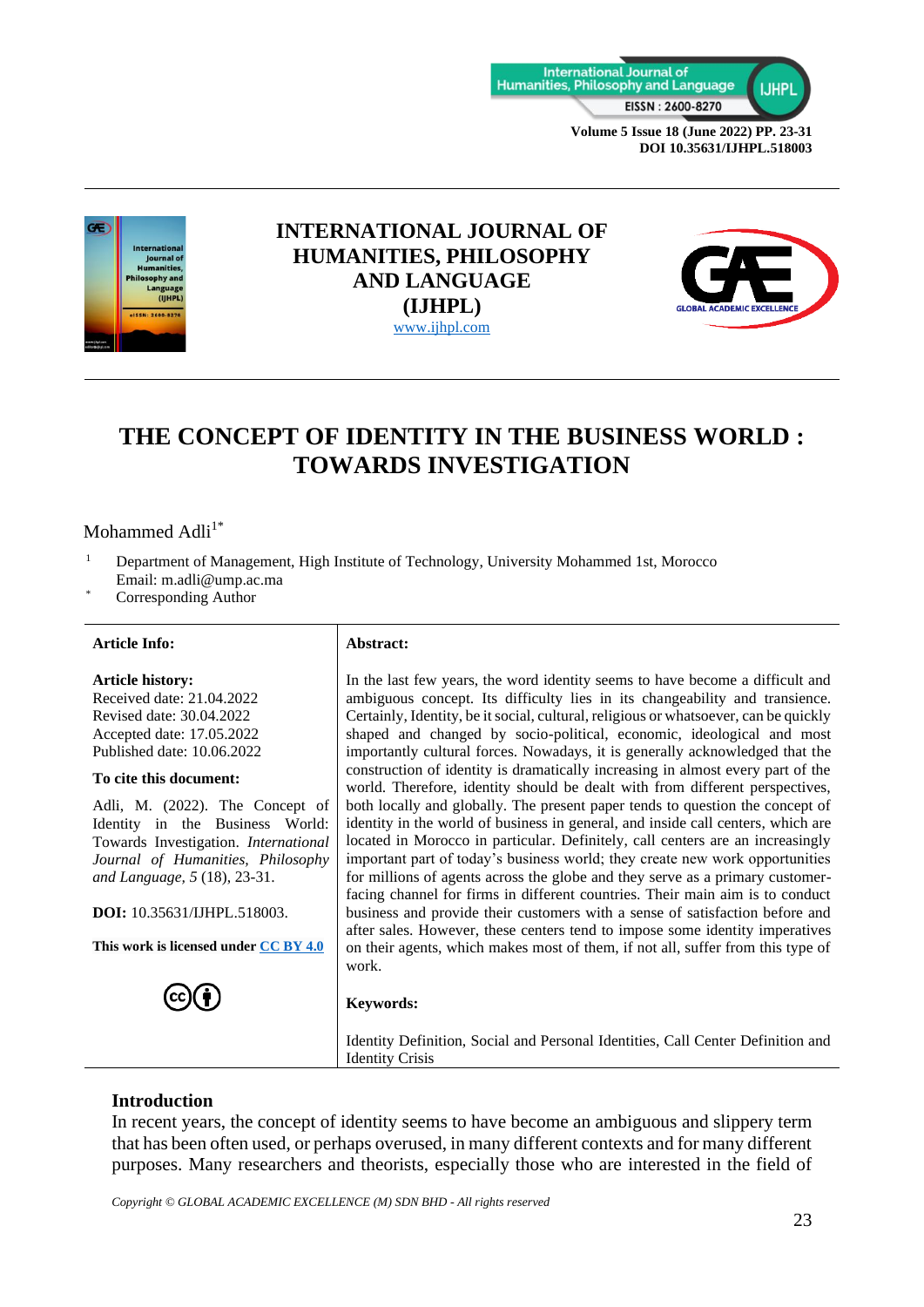

social sciences and humanities, have been raising important questions about the concept of identity. Their main aim is to add some diverse assumptions and theories to what identity is, and to its relevance for human beings in general. However, despite this vastly increased interest in identity, the concept itself still remains debatable because it can easily be shaped and influenced by various changes related to sociopolitical, economic, ideological and cultural forces.

# **Identity Definition**

Definitely, the meaning of identity, as we tend to use it, seems not to be well understood as it should be. In fact, even though everyone feels that he or she is aware of how to use the word properly in his or her everyday interactions, it is still very difficult to give a clear and adequate definition for the word. This difficulty is due to the fact that identity has multiple meanings, and it is dealt with from different perspectives such as sociology, sociolinguistic, psychology, anthropology and ethnology. In line with this fact, Stella Ting Toomey asserts that:

> Individuals acquire their identities via interaction with others and several perspectives from the disciplines of psychology; sociology and linguistics have been influential in exploring the links between social interaction and the formation and maintenance of self-identity.<sup>1</sup>

Moreover, the concept of identity is also very complex because it is closely connected to many other social aspects such as culture, race, gender and social nationalism. Since identities are very important in societies, all individuals all over the world tend to value them because they are considered as important vehicles for measuring the sense of self-worth. The more positive the value of an identity, the more an individual can benefit from it and vice versa. Besides, identity is of paramount importance because it helps individuals to belong to a specific social category. In other words, identity helps individuals to belong to a set of people characterized by their distinguished rules, specific features, values and characteristics. In line with this fact, the social psychologist Henry Tajfel considers identity as "that part of an individual's selfconcept which derives from his knowledge of his membership in a social group (Or groups), together with the values and emotional significance attached to that membership."<sup>2</sup>

Before exploring the concept of identity and showing the extent to which, it is very important for individuals and for their core sense of self, one can start by giving brief definitions and clarifications for the term. Generally, it seems that the majority of people knows how to employ the word properly and understand it when used by others. However, in fact, the concept is still ambiguous for others. In popular discourses, for instance, we find that identity is often treated as something valuable while in academy, it is believed that identity is still complex and difficult to achieve.

It should be noted that a huge number of psychologists have contributed to the analysis of this concept because of its importance. One of the best examples to start with are Hogg and Dominic who have tried to study identity in connection to how individuals define themselves and how

<sup>1</sup> Ting-Toomey Stella, *Communicating across Cultures.* New York: Guildford Press, 1999. p.6

<sup>2</sup> Quoted in Moha Ennaji, *Multilingualism, Cultural Identity, and Education in Morocco*. New York: Springer, 2005. p.22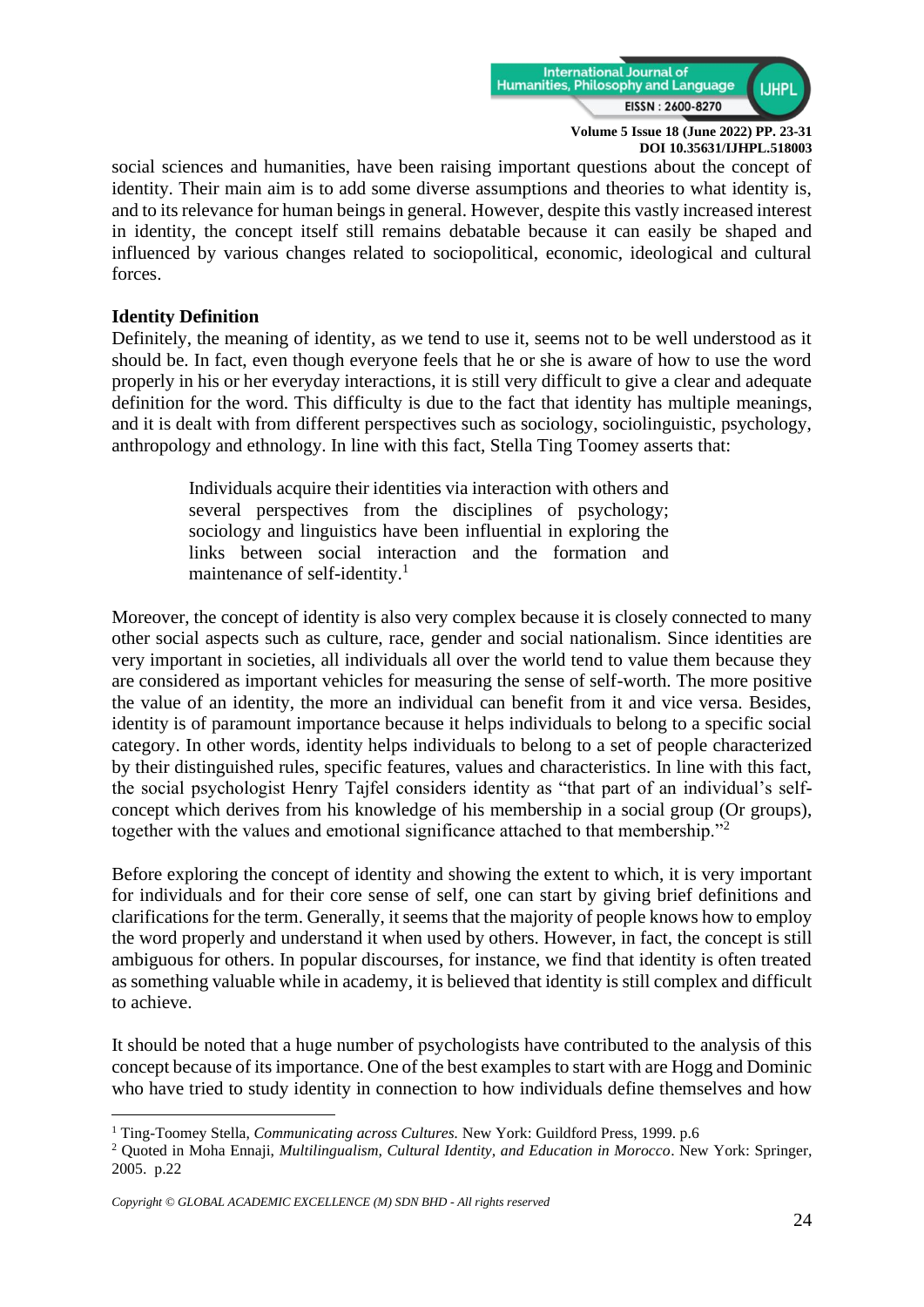

they belong to other groups of people. The two psychologists point out that identity refers to "people's concepts of which they are, of what sort of people they are, and how they relate to others."<sup>3</sup>

Another sociologist called Richard Jenkins confirms that identity should be dealt with from another perspective. For him, identity takes into account the social relations that try to distinguish between individuals and collectivities of one group and another. This is why he refers to identity as "the ways in which individuals and collectivities are distinguished in their social relations with other individuals and collectivities."<sup>4</sup>

A third example is Charles Taylor whose contributions to the field of identity are also of paramount importance. In fact, Taylor tends to study identity in a specific way. He believes that this concept should be taken as a model that allows individuals to take decisions of what can be good, acceptable and valuable for them and what cannot be. Therefore, we find him arguing that "identity is defined by the commitments and identifications which provide the framework or horizon within which I can try to determine from case to case what is good, or valuable, or what ought to be done, or what I endorse or oppose."<sup>5</sup>

The last definition I wish to provide is what the psychologist Josselson states. For him, identity is part of the individual's ego and each ego has its own specificities that make it different from the others. Josselson puts it as follows:

Identity is neither a structure nor a context but a property of the ego that organizes experience. It is an amalgam of constitutional givens, idiosyncratic libidinal needs, psychological defenses against inner conflict, significant identifications with important other interests and social roles. In a sense, we might think of identity formation as the assembling of jigsaw puzzle in which each person has somewhat different pieces to fit together.<sup>6</sup>

# **Social and Personal Identities**

Obviously, the variations, complexity and differences among these definitions are clearly shown because they all seem to refer to a common underlying concept. This is to be expected because it would be quite difficult and strange to offer a good definition for identity far from what we already understand by it. Generally, it is acknowledged that the concept of identity has been pondered since the days of Socrates, Plato and Aristotle<sup>7</sup>. Nevertheless nowadays, very important questions like who I am? As well as who do I want to be? And who do I want others to think I am? <sup>8</sup> seem to heavily impose themselves in all societies and it can be safely mentioned that most scholars still find it very difficult to appropriately respond to such

<sup>3</sup> Hogg Michael and Dominic Abrams, *Social Identifications: A Social Psychology of Intergroup Relations and Group Processes*. London: Routledge, 1998. p.2

<sup>4</sup> Jenkins Richard, *Social Identity*. London: Routledge, 1996. p.4

<sup>5</sup> Taylor Charles, *The Sources of the Self: The Making of the Modern Identity*. Cambridge, MA: Harvard University Press, 1989. p.27

<sup>6</sup> Quoted in Ennaji, *Multilingualism, Cultural Identity, and Education in Morocco.*p.22

<sup>7</sup> See Edward, John. *Language and Identity: An Introduction.* New York: Cambridge University Press, 2009

<sup>&</sup>lt;sup>8</sup> See Alvesson, M. "Talking in Organizations: Managing Identity and Impressions in an Advertising Agency." *Journal of Organization Studies,* Vol. 15, 1994, pp.535-563*.* 

*Copyright © GLOBAL ACADEMIC EXCELLENCE (M) SDN BHD - All rights reserved*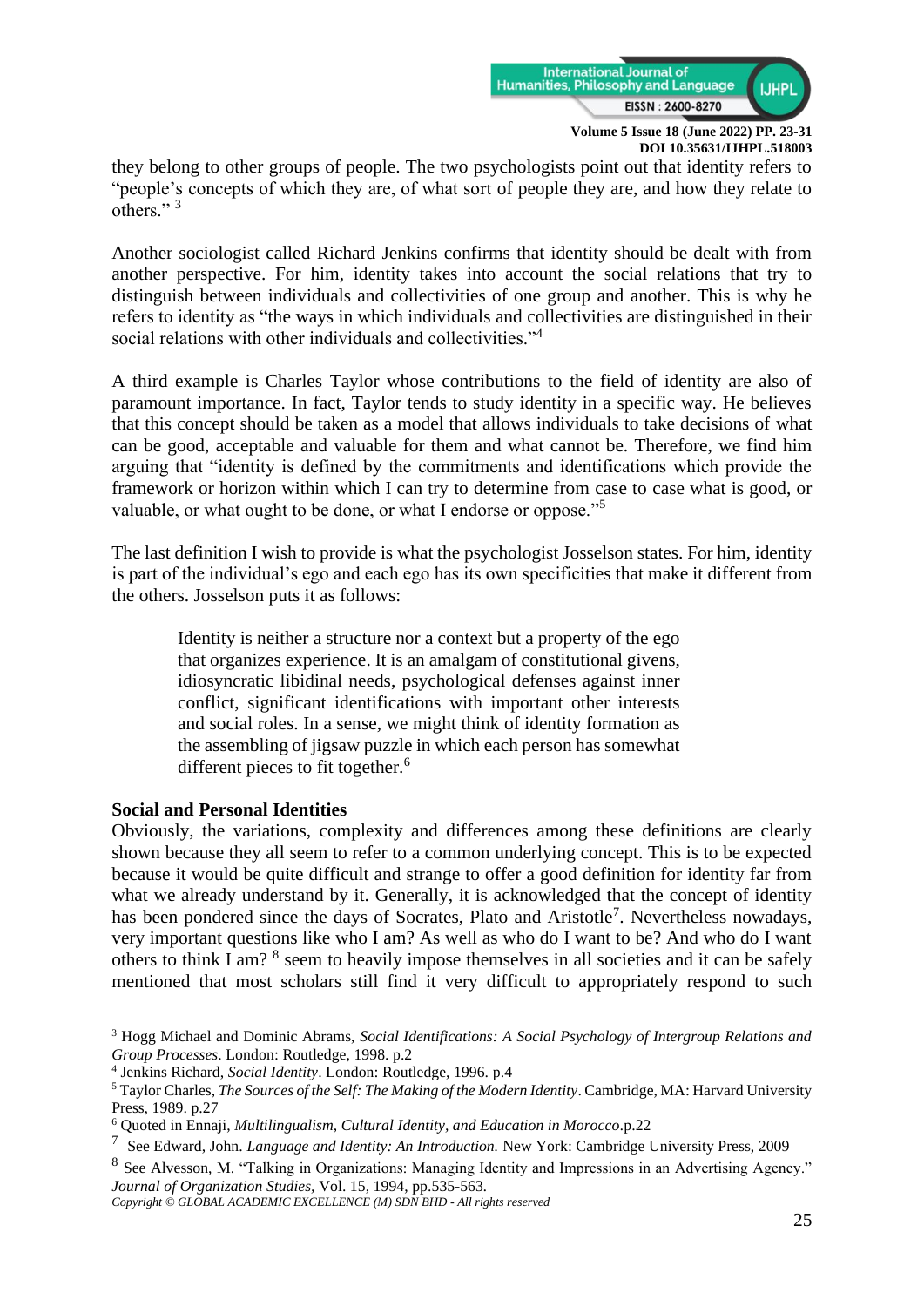

questions because the concept of identity is very diverse and problematic. In an attempt to show the extent to which identities can impact people's everyday interactions, Ting-Toomey proposes that "two sources of identity typically influence an individual's everyday interaction: Group based-identity and person based-identity."<sup>9</sup> In other words, the author believes that it is possible to differentiate between two different types of identities, which might be termed social identities and personal identities. Both of them are closely connected and developed through the webs of culture as Ting-Toomey also points out when she mentions that "no individual person develops a sense of identity in a vacuum…Both social identity and personal identity are acquired and developed within the larger webs of culture."<sup>10</sup>

As for social identities, they refer simply to a social category, or a set of people marked and distinguished by their own rules, deciding membership and characteristics. Once joining these groups, either voluntary or involuntary, a big change in the way people tend to judge themselves occur and, as a consequence, a relative impact will surely shape their identity and vary according to each situation. In support of this fact, Rupert Brown confirms that

Our social identity-our sense of who we arise intimately bound up with our group member- ship. Thus, one of the first consequences of becoming a member of a group is a change in the way we see ourselves. Joining a group often requires us to redefine who we are which, in turn, may have implications for our self-esteem.<sup>11</sup>

However, in the second sense, personal identity is looked at from a different view. Numerous studies show that this type of identity can be regarded as a set of distinguishing characteristics that a person holds in order to specify himself or herself and be distinguished from the other groups of people. Moreover, the personal behavior, experiences as well as performances are also of paramount importance because they help in reflecting people's sense of identity. In trying to clarify this idea, Hill and Watson, et al. argue that

In contrast personal identities stem from the aspects of our selfconcept that we use to differentiate ourselves from others and provide a sense of uniqueness. Personal experiences and personal traits may, for example, contribute to the notion of a personal identity. Our interaction with others also helps shape our sense of identity.<sup>12</sup>

Accordingly, a big number of theorists have stressed the importance of not only social interactions in the development of the self, but also focused on the type of work and workplaces of individuals. So, given the fact that individuals are increasingly spending most of their time at work, it is no wonder, then, to claim that work and workplace interactions may exercise a big influence on the ways one comes to understand and define the self<sup>13</sup>. In line with this fact,

<sup>9</sup> Ting-Toomey Stella, *Communicating across Cultures.* p.6

<sup>10</sup> Ting-Toomey Stella, *Communicating across Cultures.* p.6

<sup>&</sup>lt;sup>11</sup> Brown Rupert, *Group Processes*. Oxford: Massachusetts Blackwell, 2000. p.28

<sup>12</sup> Ann Hill and James Watson, et al. *Key Themes in Interpersonal Communication: Cultures, Identities and Performances.* England: Open University Press, 2007. p.49

<sup>&</sup>lt;sup>13</sup> See Ciulla, Y. B, *The Working Life: The Promise and Betrayal of Modern Work.* New York: Grown, 2000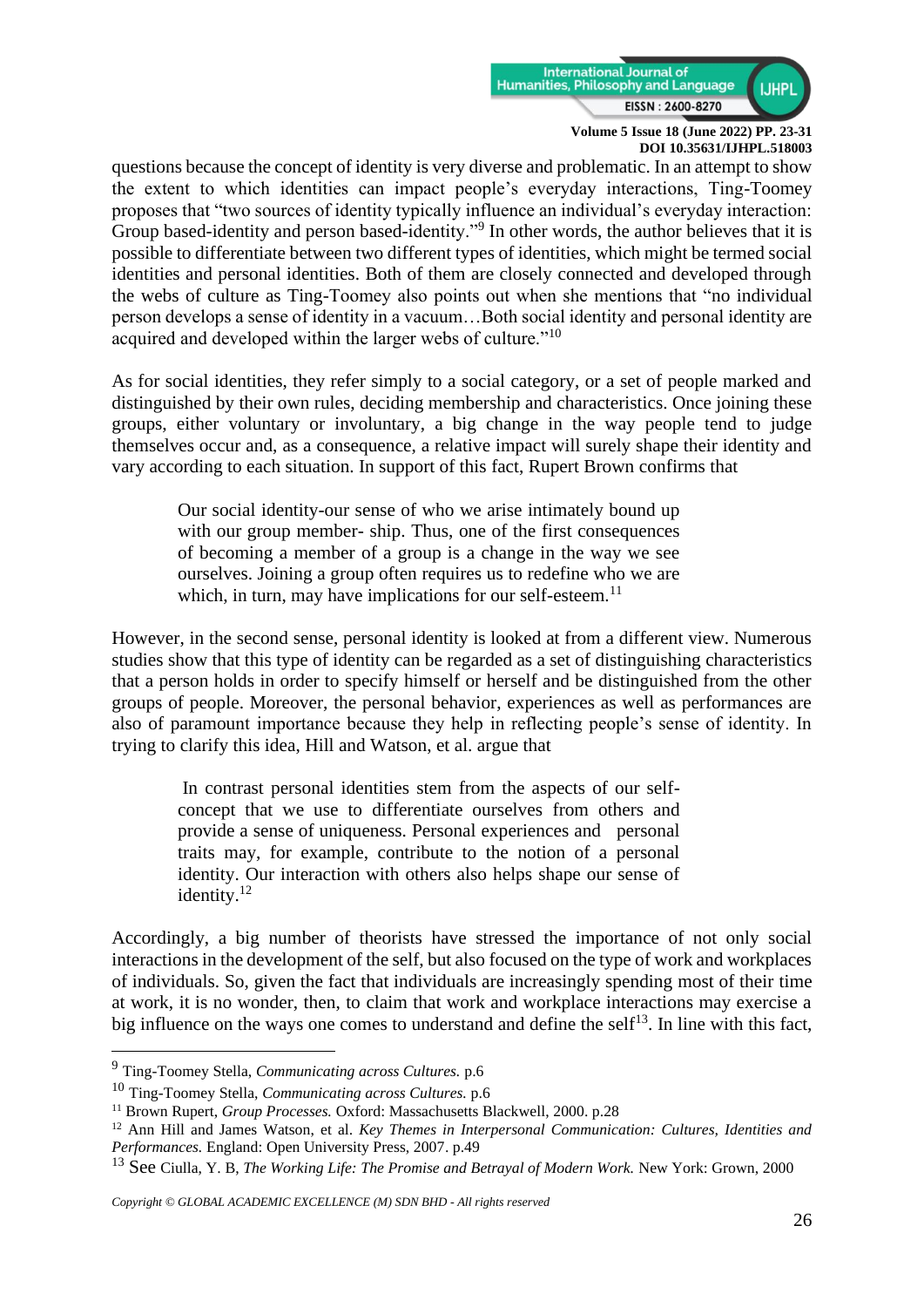

Amy Gini, for example, makes reference to this idea when he argues that "where we work, how we work, what we do at work, and the general climate and culture of the workplace indelibly mark us for life."<sup>14</sup>

Moreover, it is generally believed that one's sense of self is not always stable<sup>15</sup>; it keeps changing as one move from one relationship to another. Identity can easily shape or be shaped by differences in environments and workplaces. In other words, all individuals may, for a variety of reasons, find themselves put in situations where they realize that their self-identities are really far away from their performances and discourses. This is what A. Giddens tries to point out when he claims that "all human beings, in all cultures, preserve a division between their self-identities and the performances they put on in specific social context." <sup>16</sup>

In fact, identity not only defines who one is, but also provides a set of rules and assumptions about people's experiences and their social interactions.<sup>17</sup>Therefore, one may safely claim that each identity embodies particular ways of talking and interacting according to each situation. For instance, it is quite possible to talk about a man who works in a company and who seems to hold a particular identity at work in terms of his language and behavior. However, this identity is completely different from the one he enacts at home with his wife and children. This idea is clearly demonstrated by A.J. Godley who states that "we can see ourselves and can be seen in a variety of ways depending on where we are, what we are doing, and with whom we are speaking".<sup>18</sup>

# **Call Center Definition**

In the present paper, I am trying to question the idea of identity in the world of business in general, and in call centers located in Morocco in particular. However, before doing so, I would like first to give an idea about what we exactly mean by a call center. The latter seems to be an important way of doing business across the world. It has emerged as a new form that has really changed the way businesses are conducted. In short, a call center has become the point of entry for all customer communications because it is the place where all customers can make any type of inquiry and expect a quick and appropriate response. The components, technology and people with the required skills, training and motivation all exist to serve this relationship. Once these components are available, a company can start getting in touch with customers for doing business or solving their problems. Brad Cleveland, who is an expert in customer strategy and management, argues that the call center or contact center can be defined as

> A coordinated system of people, processes, technologies, and strategies that provide access to information, resources and expertise, through appropriate channels of

<sup>&</sup>lt;sup>14</sup> Gini Amy Job, *Work and the Creation of the Modern Individual*. New York: Routledge, 2001. p.2

<sup>&</sup>lt;sup>15</sup> See Giddens, A. *Modernity and Self Identity: Self Society in the Late Modern Age. Cambridge: Polity Press,* 1991

<sup>16</sup> Giddens. A, *Modernity and Self Identity: Self and Society in the late Modern Age.* p.58

<sup>17</sup> See Edwards, John. *Minority Languages and Group Identity: Cases and Categories.* Amsterdam: John Benjamin Publishing Company, 2010

*Copyright © GLOBAL ACADEMIC EXCELLENCE (M) SDN BHD - All rights reserved* <sup>18</sup>A. J. Godley, 'Literacy Learning as Gendered Identity'. *Communication Education*. Vol. 52, 2003. p.275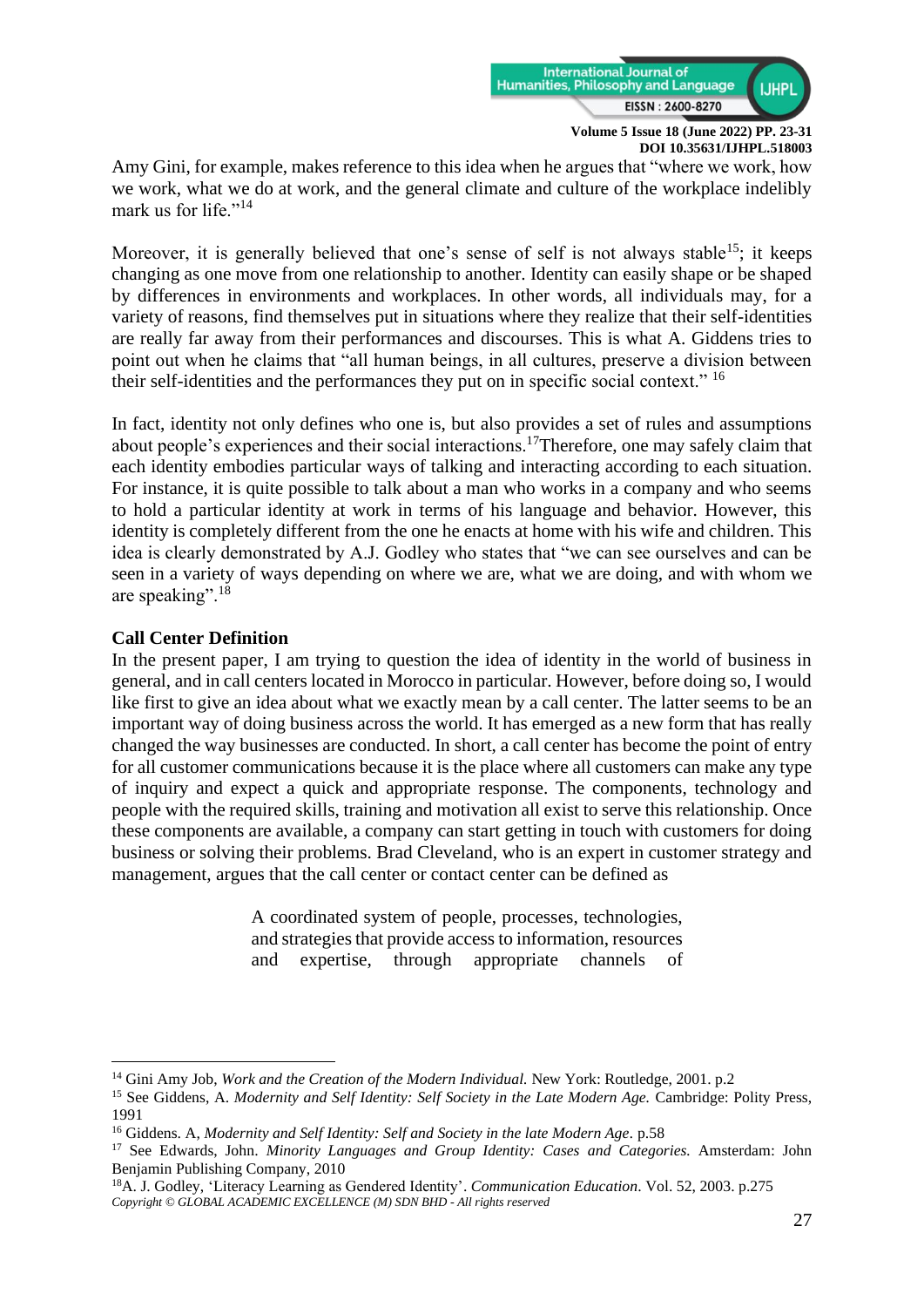

communication, enabling interactions that create value for the customer and the organization.<sup>19</sup>

The creation of the first calls center dates back to 1973; it was created, as William Durr states, "as a joint venture between what is now Rockwell Electronic and Continental Airlines"<sup>20</sup>. Airlines companies were the first ones to deal with call center because they were interested in selling airplane tickets. Later on, many other firms began to realize the big role of call centers in helping customers do business transactions with them. Nowadays, call centers and the services they provide have been created in different parts of the globe, because they play a central role in meeting the needs of their customers. In trying to confirm this fact, Natalie Calvert confesses that:

> Indeed, customer service is now a global proposition that can be delivered anywhere and many organizations require advice around realizing the investment in their contact center in terms of enhanced customer service.<sup>21</sup>

However, when we try to shed some light on call centers located in Morocco, we realize that there are some important points at which one has to stop. Basically, some researchers such as Ciulla. J.B, for instance, believe that work "provides a means of discovering and creating oneself."<sup>22</sup> Nevertheless, this idea seems to be debatable with the case of the French call centers located in Morocco. The latter tend to make some specific identity imperatives and demands on their employees who are required to reduce their own accents and adopt the customer's ones, pretend to be located in the customer's country, change their native names and replace them by western ones that resemble those of their customers. In short, French call centers located in Morocco tend to impose a French environment to the extent that most Moroccan agents often believe that they live abroad when at work. Consequently, this type of work seems to negatively affect both Moroccans who do not have a strong national identity and even those who have it. In turn, French customers also seem not to be happy with this situation. This is very clear because most of them, if not all, do not deal adequately with the Moroccan agents. Furthermore, they always show their dismay and disappointment towards the bad quality and low type of Moroccan interactions.

Numerous questionnaires and interviews, which focused mainly on a number of Moroccan agents who work inside call centers located in some Moroccan cities like Oujda, Rabat and Casablanca, for instance, have made reference to the nasty responses and insults received by Moroccan agents, especially when French customers discover that they are not really served by real French operators. As a result, most Moroccan agents, if not all, find themselves torn between two concepts of identities or selves: a Moroccan self, which is hidden due to some external factors and under certain circumstances of marketing, and another French self which is neither truly felt, nor it is able to do the job appropriately. In this regard, Cooley states that

<sup>19</sup> Cleveland Brad*, Call Center Management: Succeeding in the New Era of Customer Relationships.* New York: ICMI, 2012.p.16

<sup>20</sup> Durr William, *Navigating the Customer Contact Center in the 21st Century: A Technology and Management Guide*. New York: Advantar Communication Inc, 2001. p.11

<sup>21</sup> Calvert Natalie, *Gower Handbook of Call and Contact Centre Management*. England: Gower Publishing Limited, 2004. p. xx

*Copyright © GLOBAL ACADEMIC EXCELLENCE (M) SDN BHD - All rights reserved* <sup>22</sup> Ciulla. Y.B, *The Working Life: The Promise and Betrayal of Modern Work*. New York: Grown, p.51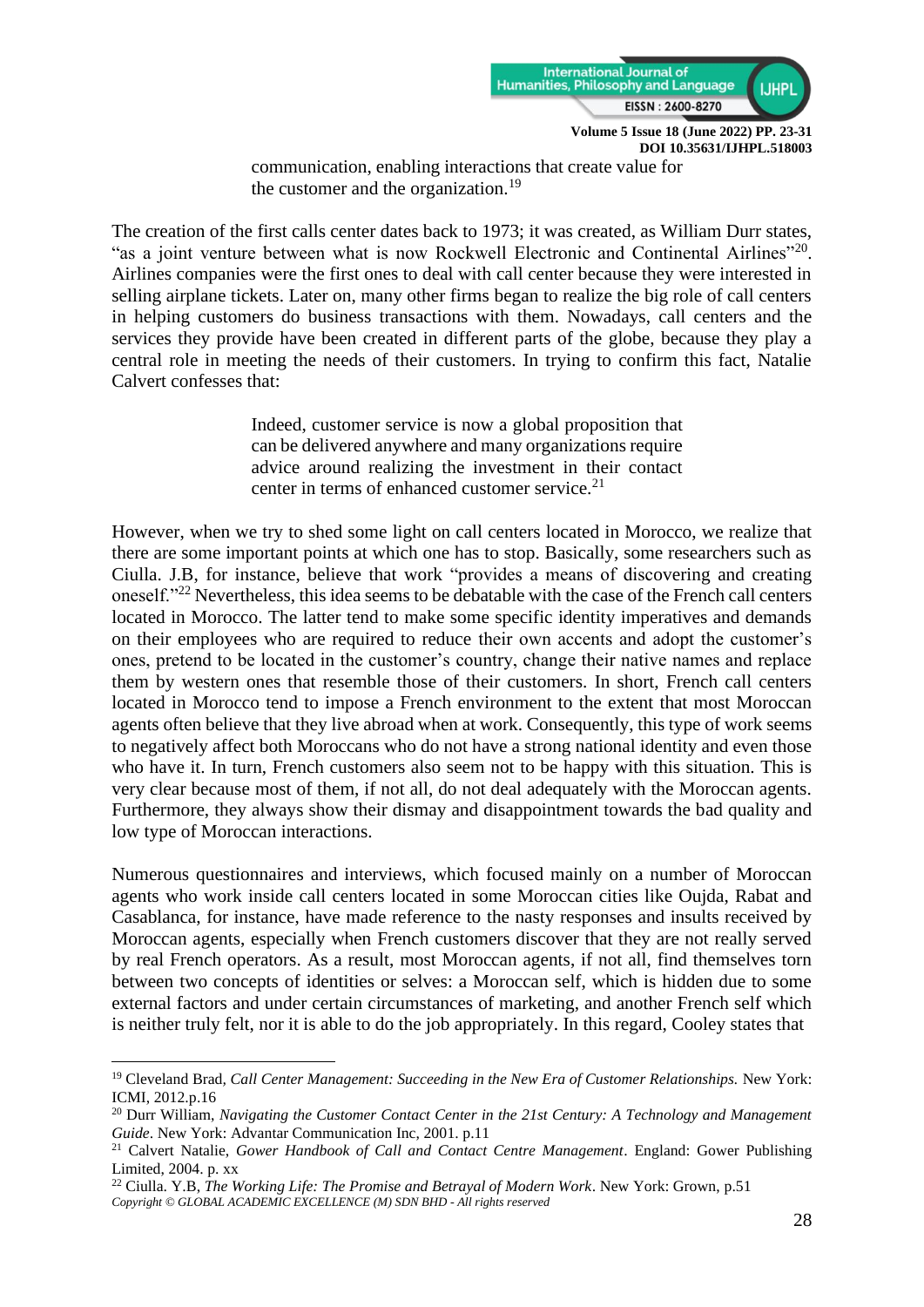

An important influence on the development of the self is the responses that others make to us and to our behavior. These responses serve as a looking-glass from which we learn to see ourselves as we imagine others see us. This feedback aids us in understanding who we are. $^{23}$ 

# **Identity Crisis**

Interestingly, since identity is a very broad concept, it is possible to claim that identity can be divided into many different types. However, because my focus is to shed light on the concept of identity in call centers, I believe that the following types of identity are the most important ones to be put under scrutiny. The types are National identity, religious identity, Organizational identity and Occupational identity.

The first type to start with is that of national identity. The latter is believed to be one of the most important types of social identities. Das Diya defines it as "the extent by which individuals define themselves by their citizenship or the subjective importance of one's national identity in the hierarchy of social identities."<sup>24</sup> Accordingly, several studies have focused on the importance of one's national identity and the extent to which it differs from one person to another because it seems to shape their attitudes and behaviors in different ways. In the same time, other studies have tried to link national identity to conditions of contemporary globalization. In the world of business, for example, the problem of national identity seems to have become more serious, especially with some foreign organizations such as call centers, which aim at outsourcing some of their functions overseas. A close look at the French call centers located in Morocco offers insight into how these centers try to impose on Moroccan operators the adoption of different identities and the neglect of their national ones. This is why it is argued that this type of work would certainly have different bad implications on Moroccan individuals because they will perceive a sort of threat to their identity. In other words, people with high degrees of national identity would find call center work as uncomfortable and, therefore, would suffer from high degrees of stress and depression, especially when there are no alternatives.

The second type is religious identity. It is interesting to mention that this type has become an important component in the types of social identities because it has proved to be very significant for global businesses across the world in general, and in the Islamic countries in particular. Various studies have focused on the role of religion in organizational life and how it is able to shape people's attitudes and behaviors. In the context of call centers located in Morocco, religion also seems to play a crucial role; it is regarded as a social category around which people can define their identities. As a matter of fact, many Moroccan agents who work in these centers and who have a high degree of religious identity react differently to the identity modifications that are imposed on them. For instance, the majority of the agents express their anger towards assuming different sets of identities that involve masking their real religious

<sup>23</sup> Qtd in Hill and Watson, et al. *Key Themes in Interpersonal Communication: Cultures, Identities and Performances*, p.50

<sup>24</sup> **Das Diya**, 'Effects of Identity Variables and Job Performance on Employee Intentions to leave: An Empirical Study in Indian Call Centers.' *Academy of Management Annual Meeting Proceedings.* Vol. 29, 2012, p.3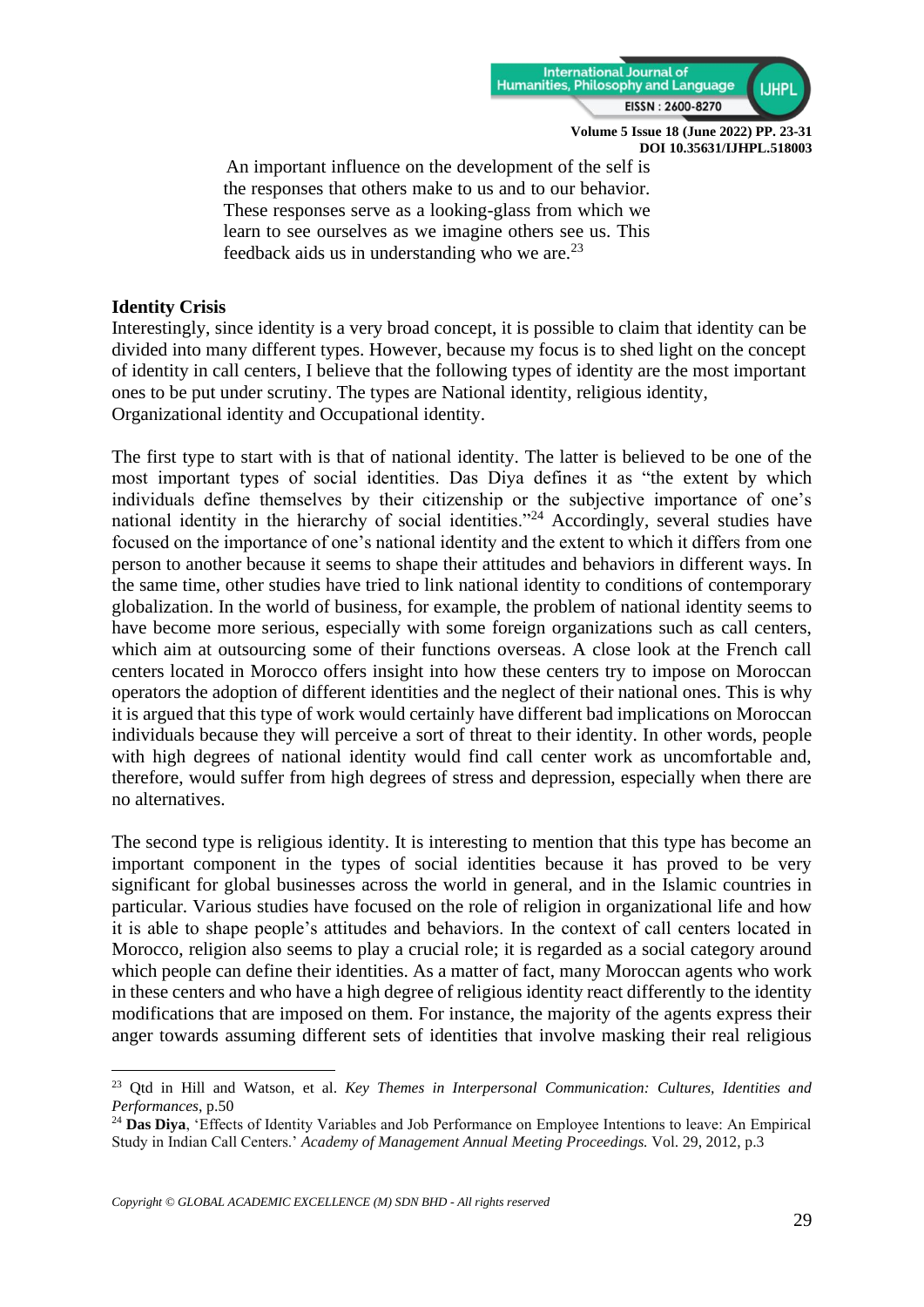

identities during the process of interaction with French customers. This idea becomes obvious when Moroccan operators whose names are Mohammed, Ibrahim or Ahmed are forced to change their names for western ones like Jacques or François for the sake of satisfying French customers. Clearly, names of Mohamed or Ahmed are names of the prophet Mohamed, peace be upon him, and the fact of changing them for western names which are far from the Islamic religion, as well as faking other new identities will, no doubt, make Moroccan agents live a very difficult experience since it is something unethical and unaccepted. As a result of this religious identity crisis, it is believed that working inside these centers will be associated with lower performance, high stress and great turnover intentions.

As for the third type which is occupational identity, it has also proved to be an important part of identification at work. Diya defines it as "the relatively stable and enduring constellation of attributes, beliefs, values, motives and experiences in terms of which people define themselves in their professional roles."<sup>25</sup> Interestingly, it is generally acknowledged that one of the most important reasons behind the implementation of these centers in Morocco is the creation of new work opportunities for young Moroccans. This fact leads us to think that these centers do not have only negative sides, but also many positive ones and, as a result, one would like to question the extent to which young Moroccan employees feel happy to cope with and identify themselves within the confines of these centers. Certainly, working from eight to twelve hours a day, putting headphones on their ears while masking their real identities to satisfy French customers will, no doubt, create a big problem for the young operators who believe that the work of call centers should not be seen as a long-term career that must be preserved. It should be mentioned that the level of occupational identity would differ from one person to another depending on people's goals and objectives. This implies that employees with low degrees of occupational identity would definitely have a strong desire to quit their work once an alternative is available to escape this type of work.

The last type to mention is called organizational identity. Diya refers to it as "the process by which the membership in an organization becomes a defining aspect of an individual's aspect concept."<sup>26</sup> This shows that organizational identity is closely related to one's job; it is even argued that this type can have very positive implications and correlations with job satisfaction. However, studies also show that this work may be associated with negative implications. For many researchers, it is quite difficult and rare for a person to go on working in an organization such as the call center, enacting a different behavior, personality, culture and language for almost six days a week and eight hours a day without being negatively impacted on his or her definition of the self. In other words, it is claimed that organizational identity in the case of call centers is closely connected to negative implications since the majority of Moroccan agents always have intentions to leave these centers because they are not satisfied with the working conditions imposed on them.

## **Conclusion**

The general claim that I will inquire for this paper, is whether, as stated by many academicians, scholars and policymaking experts, identity imperatives that are imposed on Moroccan agents who work in call centers located in Morocco, such as assuming a different western name or alias that resembles the names of their French customers, undergoing an intensive voice aiming

<sup>25</sup> **Diya**. *Academy of Management Annual Meeting Proceedings.p.3*

<sup>26</sup> **Diya**. *Academy of Management Annual Meeting Proceedings. p.3*

*Copyright © GLOBAL ACADEMIC EXCELLENCE (M) SDN BHD - All rights reserved*